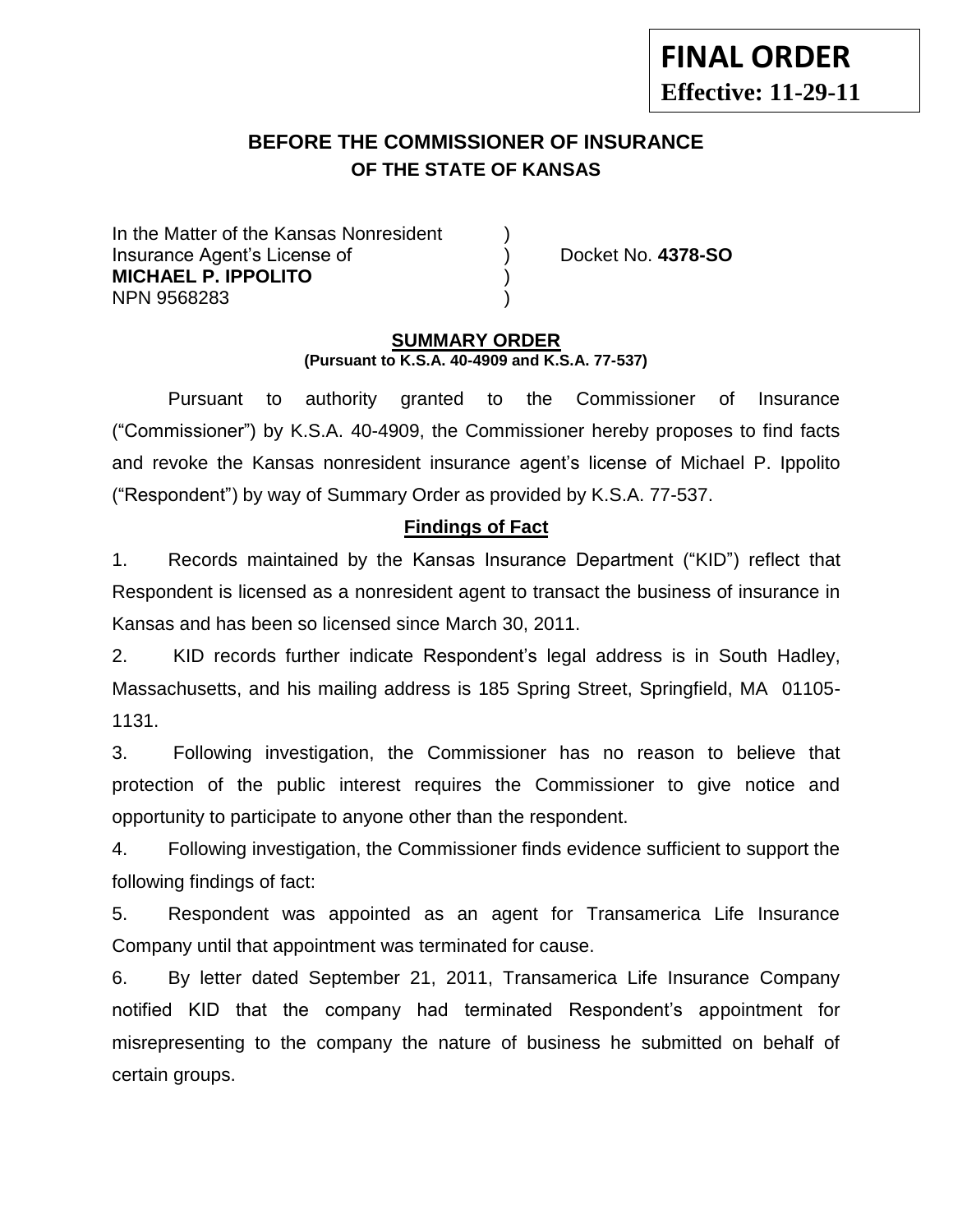7. In addition, the company alleged that Respondent falsely verified to the company that a licensed agent was present at the time of group enrollments and, further, that he submitted business on behalf of consumers who had not applied for coverage.

8. By letter dated October 4, 2011, and addressed to Respondent's address of record, counsel for KID recited the foregoing facts and invited Respondent to reply if the facts were not correct.

9. To date, Respondent has not replied, and the letter has not been returned. Thus, the facts are deemed undisputed.

## **Applicable Law**

10. K.S.A. 2010 Supp. 40-4909(a) provides, in relevant part:

"The commissioner may deny, suspend, revoke or refuse renewal of any license issued under this act if the commissioner finds that the applicant or license holder has: . . .

(8) Used any fraudulent, coercive, or dishonest practice, or demonstrated any incompetence, untrustworthiness or financial irresponsibility in the conduct of business in this state or elsewhere. . . .

(10) Forged another person's name to an application or other document related to an insurance transaction." K.S.A. 2010 Supp. 40-4909(a).

11. In addition, the Commissioner may revoke any license issued under the Insurance Agents Licensing Act if the Commissioner finds that the interests of the insurer or the insurable interests of the public are not properly served under such license. K.S.A. 40-4909(b).

## **Conclusions of Law**

12. The Commissioner has jurisdiction over Respondent as well as the subject matter of this proceeding, and such proceeding is held in the public interest.

13. The Commissioner finds, based on the Transamerica report, that Respondent's license may be revoked pursuant to K.S.A. 40-4909(a)(8) and (a)(10) because Respondent has forged signatures on applications and used a fraudulent or dishonest practice in the course of doing insurance business.

2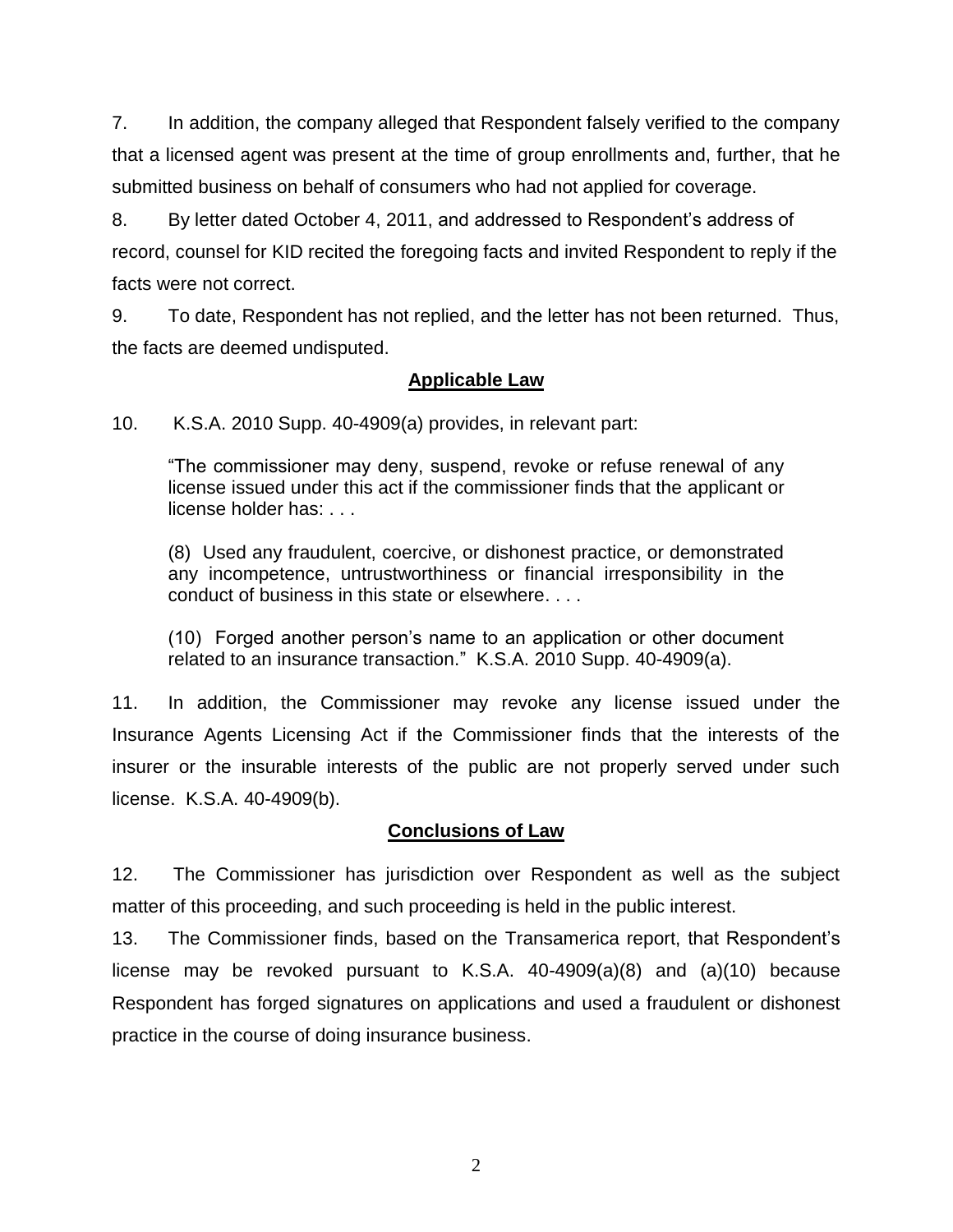14. Based on the foregoing findings, the Commissioner concludes that sufficient grounds exist for the revocation of Respondent's insurance agent's license pursuant to K.S.A. 40-4909(a).

15. The Commissioner further concludes Respondent's license may be revoked pursuant to K.S.A. 40-4909(b) because such license is not properly serving the interests of the insurer and the insurable interests of the public.

16. Based on the facts and circumstances set forth herein, it appears that the use of summary proceedings in this matter is appropriate, in accordance with the provisions set forth in K.S.A. 77-537(a), in that the use of summary proceedings does not violate any provision of the law, the protection of the public interest does not require the KID to give notice and opportunity to participate to persons other than Respondent, and after investigation, KID believes in good faith that the allegations will be supported to the applicable standard of proof.

#### **Policy to be Served**

Before issuing an insurance agent license, the Commissioner must determine that the applicant is qualified and has not committed any act that would be grounds for denial, suspension, or revocation. K.S.A. 40-4905(b). Further, the Commissioner may revoke any license issued under the Insurance Agents Licensing Act if the Commissioner finds that the interests of the insurer or the insurable interests of the public are not properly served under the license. K.S.A. 40-4909(b). Thus, the Commissioner is charged with safeguarding the security and integrity of the insurance business and protecting insurance consumers by licensing, or continuing to license, persons or entities to sell, solicit, or negotiate insurance in the State of Kansas only if their conduct indicates they are both qualified and trustworthy. The following action is both necessary and sufficient to serve that purpose.

**IT IS THEREFORE ORDERED BY THE COMMISSIONER OF INSURANCE THAT** the Kansas nonresident insurance agent's license of **MICHAEL P. IPPOLITO** is hereby **REVOKED. It is further ordered,** that **MICHAEL P. IPPOLITO** shall **CEASE and DESIST** from the sale, solicitation, or negotiation of insurance, doing any act toward the sale, solicitation, or negotiation of insurance, and/or receiving compensation

3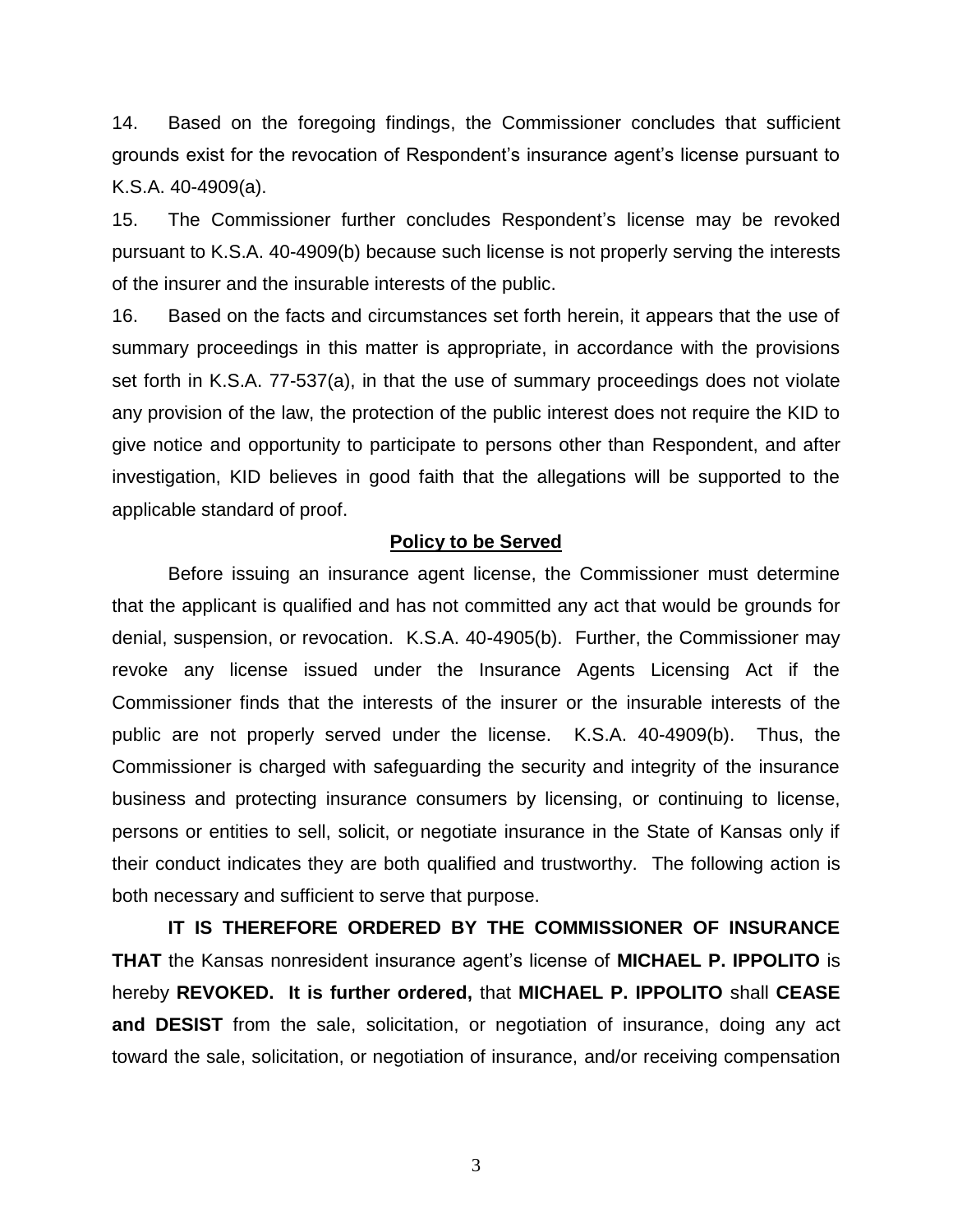deriving from the sale, solicitation, or negotiation of insurance conducted on and after the effective date of this order.

# **IT IS SO ORDERED THIS \_\_7th\_\_ DAY OF NOVEMBER 2011, IN THE CITY OF TOPEKA, COUNTY OF SHAWNEE, STATE OF KANSAS.**



\_/s/ Sandy Praeger\_\_\_\_\_\_\_\_\_\_\_\_\_\_\_\_ Sandy Praeger Commissioner of Insurance

BY:

/s/ Zachary J.C. Anshutz Zachary J.C. Anshutz General Counsel

## **NOTICE OF RIGHTS TO HEARING AND REVIEW**

**Within fifteen (15) days of the date of service of this Summary Order, Respondent** may submit a written request for a hearing pursuant to K.S.A. 77-537 and K.S.A. 77-542. Any request for a hearing should be addressed to the following:

Zachary J.C. Anshutz, General Counsel Kansas Insurance Department 420 S.W.  $9<sup>th</sup>$  Street Topeka, Kansas 66612

If a hearing is requested, the Kansas Insurance Department will serve notice of the time and place of the hearing and information on procedures, right of representation, and other rights of parties relating to the conduct of the hearing.

**If a hearing is not requested in the time and manner stated above, this Summary Order shall become effective as a Final Order upon the expiration of time for requesting a hearing.** In the event Respondent files a Petition for Judicial Review, pursuant to K.S.A. 77-613(e), the agency officer to be served on behalf of the Kansas Insurance Department is

Zachary J.C. Anshutz, General Counsel Kansas Insurance Department 420 S.W.  $9<sup>th</sup>$  Street Topeka, Kansas 66612